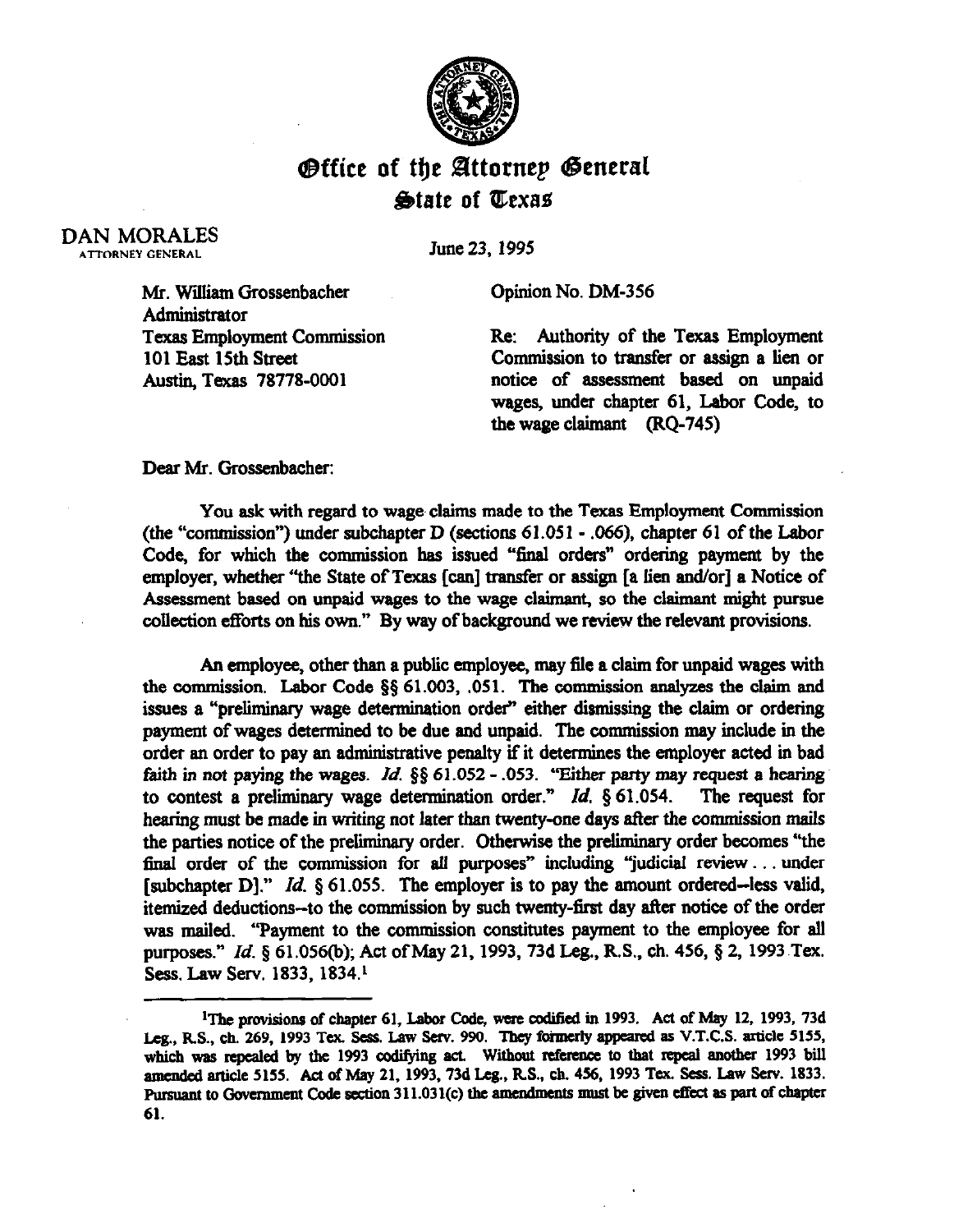If a hearing on the preliminary order is requested, the commission must notify the parties of the hearing by the twenty-first day after receiving the request, and conduct the hearing within forty-five days of such notice. Labor Code  $\delta$  61.057. After the hearing--at which the commission may modify, affirm, or rescind its preliminary order--the commission enters an order for the payment of wages and penalty amounts determined due and mails notice thereof to the parties. The order becomes "final" fourteen days after it is mailed unless "a party to the appeal files a written motion for rehearing" or "the commission reopens the hearing" before that date, however, a party may file suit in the proper court to appeal the "final order" within sixty days after it was mailed. *Id.* § 61.059 - .062; Act of May 21, 1993, 73d Leg., R.S., ch. 456, § 2, 1993 Tex. Sess. Law Setv. 1833, 1834. In any case, if the commission's final order requires the employer to pay wages or a penalty, he is to pay such amounts to the commission within sixty days after the commission's order becomes final. Labor Code  $\delta$  61.063; Act of May 21, 1993, 73d Leg., RS., ch. 456, § 2, 1993 Tex. Sess. Law Serv. 1833, 1834.2 "Not later than the 30th day after the date on which a claim is tinally adjudicated or otherwise resolved," the commission is to pay the claimant "wages collected under  $[subchapter D]'$ " (presumably less any amounts remitted) along with any interest accrued. Labor Code § 61.064.

Your specitic concerns are with situations where there is no court appeal of the commission's tinal order. "A final order . . against an employer *indebted to the state* for penalties or wages, unless timely appealed," constitutes "a lien on all the property belonging to the employer." *Id.* 5 61.081(a) (emphasis added). "The lien for an unpaid debt attaches at the time the order. . becomes final." *Id. 5* 61.081(b). Administration and enforcement of the lien by the commission is as for tax liens under chapter 113, subchapters A and B, Tax Code. *Id. 5* 61.082. Liens may be recorded in the book entitled "State Tax Liens" kept by the county clerk. *Id. 5 61.083.* 

Also, pursuant to an unappealed final order, the commission may serve a "notice of assessment" on a defaulting employer, which "is prima facie evidence of the contents of the notice." Act of May 21, 1993, 73d Leg., R.S., ch. 456, \$2, 1993 Tex. Sess. Law Serv. 1833, 1834. The party served may contest the notice in court, but if he doesn't do so within thirty days of service, the notice "shall be treated as if it were a final judgment of a district court, and shall be recorded, enforced and renewed in the same manner." *Id.* 

Noting that both "the administrative liens and Notices of Assessment presently being filed by Texas Employment Commission identify the claimant whose wage claim occasioned the final determination and order, as well as the amount of wages due, [but

<sup>&</sup>lt;sup>2</sup>Failure to make such payment constitutes a waiver of the right to judicial review unless an affidavit of inability to pay is filed with the reviewing court's clerk within that time. Where there has been a court appeal, the amounts paid to the commission are deposited in an interest bearing escrow account. Amounts of the moneys thus deposited which a reviewing court determines not to be owed are to be remitted by the commission with interest. Act of May 21, 1993, 73d Leg., R.S., ch. 456, § 2, 1993 Tex. Sess. Law. Serv. 1833, 1834.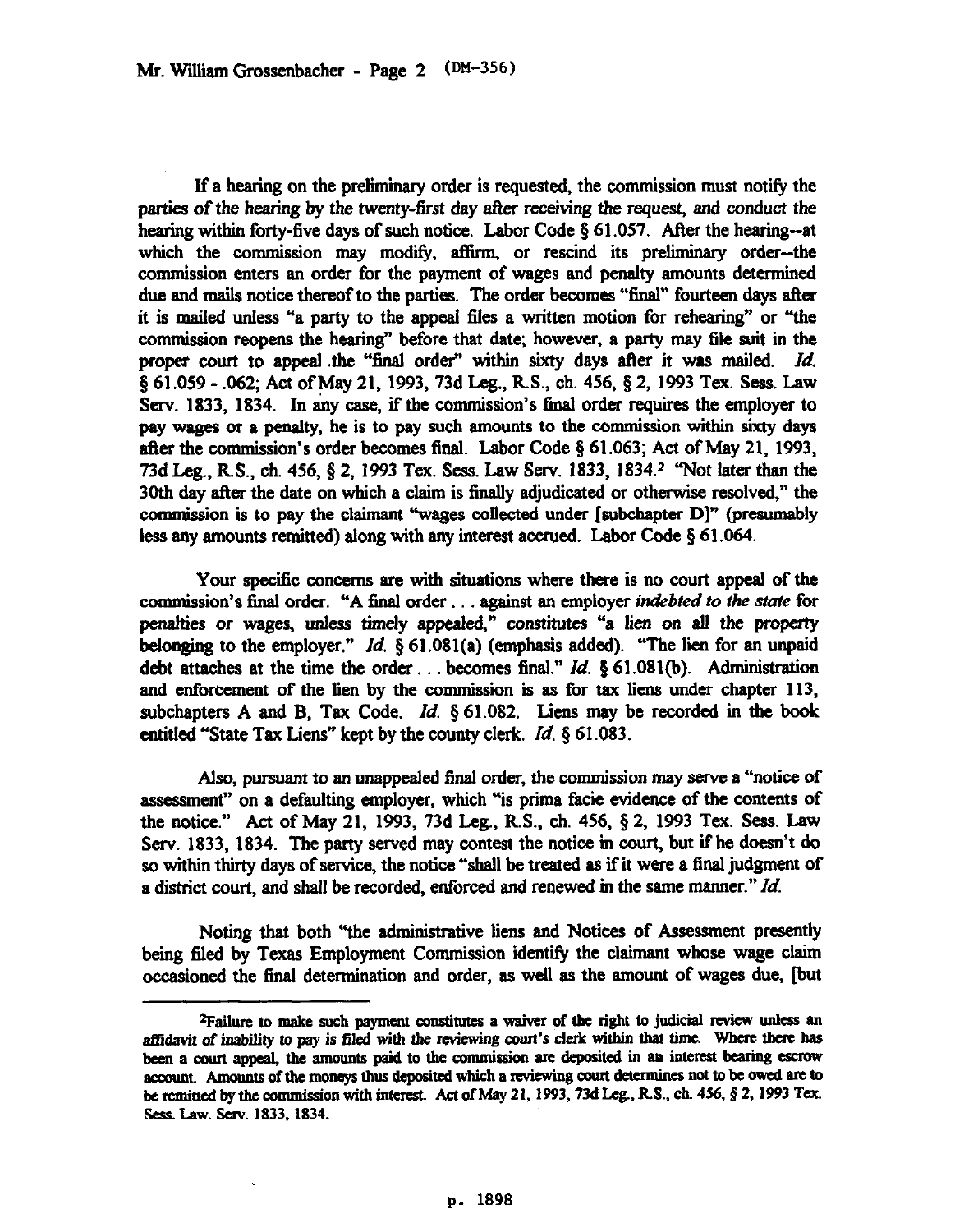that] both the administrative lien and the Notice of Assessment are filed in the name of the State of Texas," your specific question, again is whether "the State of Texas [can] transfer or assign [a lien based on unpaid wages and/or] a Notice of Assessment based on unpaid wages to the wage claimant, so the claimant might pursue collection efforts on his own."

In our opinion, such transfers or assignments were not contemplated by the legislature in the applicable provisions. Nor do we find any basis in those provisions from which commission authority to make such transfers or assignments can be reasonably derived. See 2 TEX. JUR. 3D *Administrative Law* § 11 (1979) (and authorities cited there) (state agency has only such powers as are expressly wnferred on it by statute, together with those necessarily implied from powers and duties expressly given or imposed). By "transferring" or "assigning" the notices or liens, the commission would necessarily be relinquishing its interest in the liens or notices. Even though the commission has considerable authority under chapter 61 *-section* 61.002 gives the *wmmission authority to*  "adopt rules as necessary to implement" the chapter--we think that the department's disposing of its interest in and control over the notices and liens without having obtained the wages owed to the claimant would be such a departure from the actual provisions of chapter 61 as to require further legislative authorization for it to be a valid exercise of commission powers.

Chapter 61 makes specific provisions for the enforcement of the *commission's* final orders and the hens and notices of assessment derived from them. The attorney general or commission may bring suit in Travis County to enforce final orders from which no appeal has been taken. Labor Code  $\S 61.066$ ; Act of May 21, 1993, 73d Leg., R.S., ch. 456,  $\S 2$ , 1993 Tex. Sess. Law Serv. 1833, 1834. Unappealed notices of assessment "shall be recorded, enforced, and renewed in the same manner" as "the final judgment of a district court." *Id.* "If the liability secured by the lien is fully paid, the commission shall mail a release to the employer." Labor Code  $\S 61.084$ . Although the provisions of Tax Code chapter 113, subchapters A and B--applicable under section  $61.082$  to the commission's enforcement of its liens-provide for the assignment of "judgment[s] perpetuating and foreclosing. . . tax lien[s] for the amount of the taxes covered in the judgment," Tax Code 5 113.107(a), they make no provisions for assignment or transfer of liens appropriate or applicable to the assignments and transfers you ask about, which we assume would not involve consideration, at least in amounts equal to the underlying debts. See also Tax Code  $\S$ § 111.251 - .255 (specific provisions for assignment of state tax claims upon payment by assignee of taxes, fines, penalties, and interest due).

Had the legislature intended to authorize the kinds of assignments or transfers you ask about, we think it would have specifically done so, in the manner that it has specitied other means of enforcement of the hens and notices of assessment. Again we conclude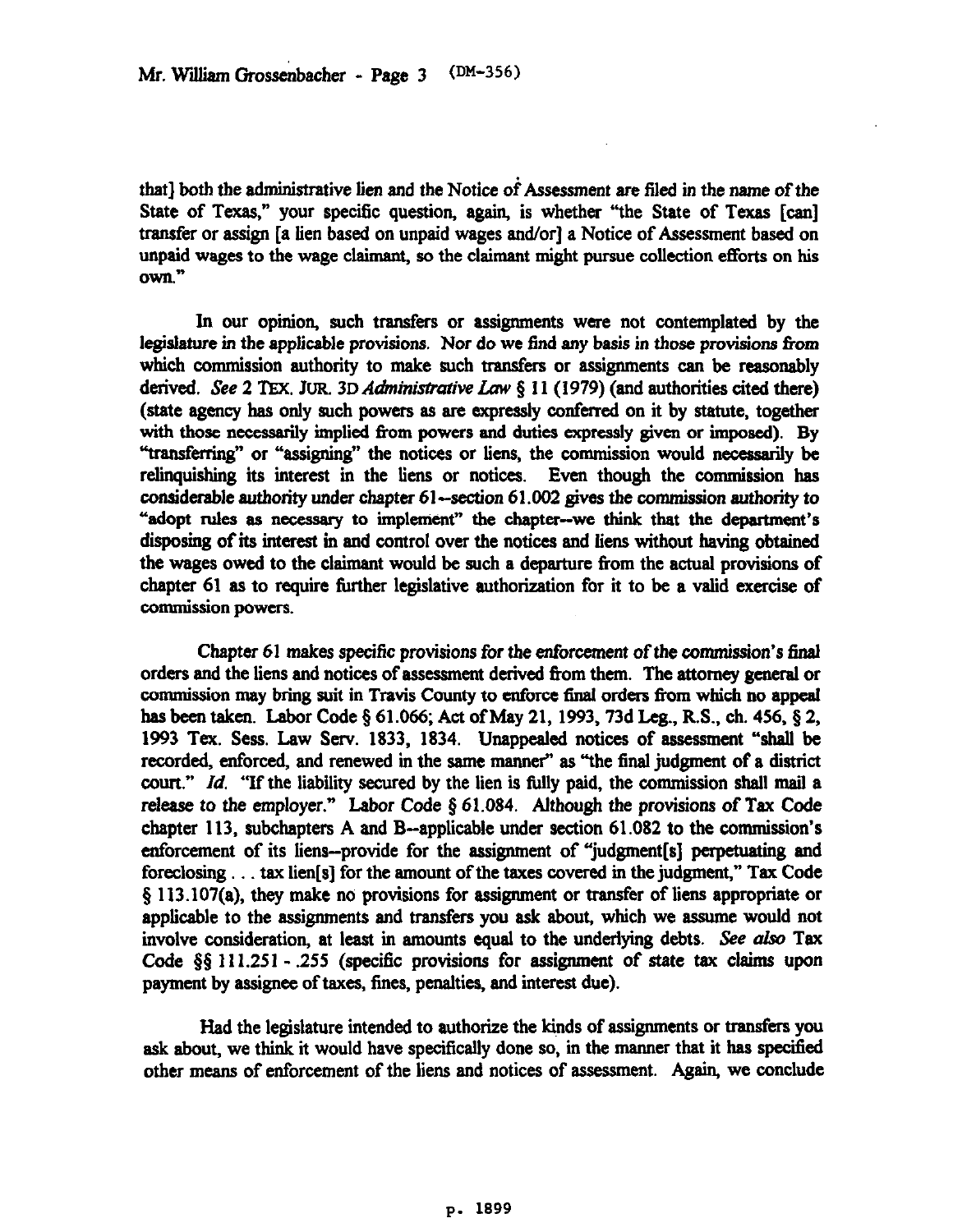that the commission lacks authority to transfer or assign a lien or notice of assessment based on unpaid wages, under chapter  $61$ , to the wage claimant.<sup>3</sup>

You also ask whether "a wage claimant for whose use and benetit the State of Texas [holds a hen or] has perfected a Notice of Assessment precluded from pursuing on his own statutory and common law remedies to get execution on that [lien or] Notice of Assessment because it was created in the name of the State?" We assume that you are asking here about situations where the commission has not assigned or transferred the liens and Notices of Assessment to the employee/claimant. Also by "perfected a Notice of Assessment," we understand you to refer to a notice of assessment that, because it was uncontested or upheld after judicial review, is to be "treated as if it were the final judgment of a district court." See Act of May 21, 1993, 73d Leg., R.S., ch. 456, § 2, 1993 Tex. Sess. Law Serv. 1833,1834.

With respect to liens, we find no authority for a person other than the "lienholder"-here, the State of Texas-to "get execution" thereon. See 50 TEX. JUR. 3D Liens  $\S$ § 31 - 33 (1986) (and authorities cited there). Also, as discussed above, we believe that chapter 61 of the Labor Code and the provisions of chapter 113 of the Tax Code referenced there provide the exclusive procedures for enforcement of the hens in question. Section 61.082 imposes the duties and authority of enforcing these liens on the commissioner. Similarly, as for Notices of Assessment which have come to have the effect of court judgments, we find no authority for a person other than the "owner" of a judgment-here, the State of Texas-to obtain a writ of execution thereon. See 34 TEX. JUR. *Enforcement of Judgments* § 6 (1984) (and authorities cited there).<sup>4</sup>

<sup>&</sup>lt;sup>3</sup>Similarly, since assignment or transfer, without consideration, of liens and notices of assessment which included penalty assessments owed to the commission rather than the employee/claimant would clearly run afoul of constitutional prohibitions on grants, see Tex. Const. art. III, § 51, we think that the clearly run alout of constitutional prohibitions on grants, see Tex. Comst. art. **III, 5 51, we think that the** legislature would have specifically provided for the severance of these interests from the lien or nodice of assessment to be assigned or transferred had it contemplated such assignments or transfers.

<sup>&</sup>lt;sup>4</sup>Please note that, apart from the issue of whether he can get execution directly on the lien or notice of assessment, we do not address what effect introduction of a copy of the lien document or notice of assessment would have in a proceeding brought by the wage claimant for the wages due.